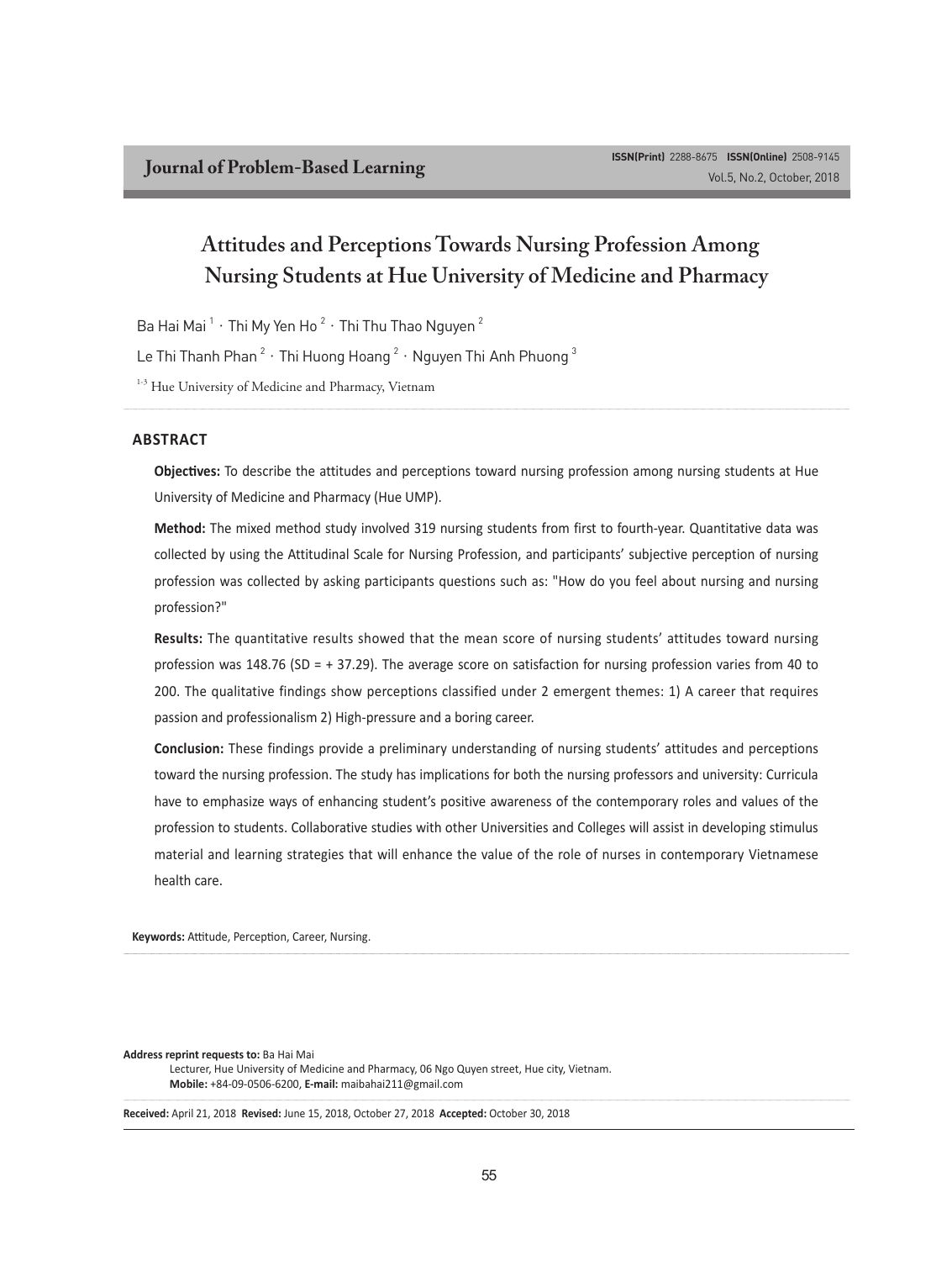### **INTRODUCTION**

Nurses constitute the backbone of the healthcare system in all countries. Nursing is a critical factor in determining the quality of care in hospitals and the nature of patient outcomes (Wunderlich, Sloan, & Davis, 1996). In Vietnam, the total number of nurses is about 141,494 working in all 1,304 medical settings, medical institutes and Universities (Ministry of Health, 2015). They encompass the largest group of healthcare personnel employed in the health sector (Ministry of Health, 2015). Unfortunately, a large number (about 70%) of Vietnamese nurses possess only a secondary level nursing education so they work in hospitals and clinical settings and focus on providing medical assistance (Jones, O'Toole, Hoa, Chau, & Muc, 2000; Ministry of Health, 2015). In reality a nursing career is very demanding, with nurses suffering from a lot of pressure in their working environment, dealing with symptoms related to patients' illnesses and conditions; they experience low job satisfaction. Although nursing plays an important role in maintaining people's health, nursing staff are not well recognized by society to the extent that they deserve. Therefore, this has a certain impact on the value of the nursing profession, the extent of love felt for the profession, and passion for study among nursing students.

A literature review shows previous studies that have identified nursing students' attitudes and levels of dissatisfaction with the profession; the majority are not interested in studying nursing (Kathreena, et.al, 2015; Wajed, & Erik, 2017). Although a number of studies on students' perceptions of nursing and factors influencing it were reported in other countries, this is not so in Vietnam. Recent studies of nursing students' perceptions of nursing profession were also limited. According to a study from 2005-2007 on the attitudes of nursing students towards

the nursing profession at Hanoi Medical University (HMU), Hue University of Medicine and Pharmacy (Hue UMP), Ho Chi Minh City University of Medicine and Pharmacy (HCM UMP), the result showed that the satisfaction levels within nursing was 50.7%; satisfaction with a nursing career was declining over years of study, 61% in the first year, 62% in the second, 49% in the third and 32% in the fourth year (Phi, 2011). Moreover, there are many students who select to study nursing because of influence from family, friends and teachers. They do not aspire to engage in the learning process and have no interest in practice in the hospital. Therefore, it is necessary to conduct this study in Vietnam at this time, especially at Hue UMP. It is expected that the results of this study will provide not only information for nursing educators in order to raise the awareness of the value of the nursing profession but also create a more interesting and motivating learning process. Managers of the university need to investigate ways to improve students' satisfaction and encourage them to enter the nursing workforce after graduation.

#### **METHOD**

Three-hundred-and-nineteen nursing students from four nursing classes consented and voluntarily participated in the study: 77 from Year 1; 132 from Year 2; 77 from Year 3; 33 from Year 4. They were informed about the aims, benefits of the study as well as the data collection procedure.

#### **Research Design**

The mixed method study descriptive study was conducted to ascertain students' attitudes and perceptions toward the nursing profession. Research material: The questionnaire Attitudinal Scale for Nursing Profession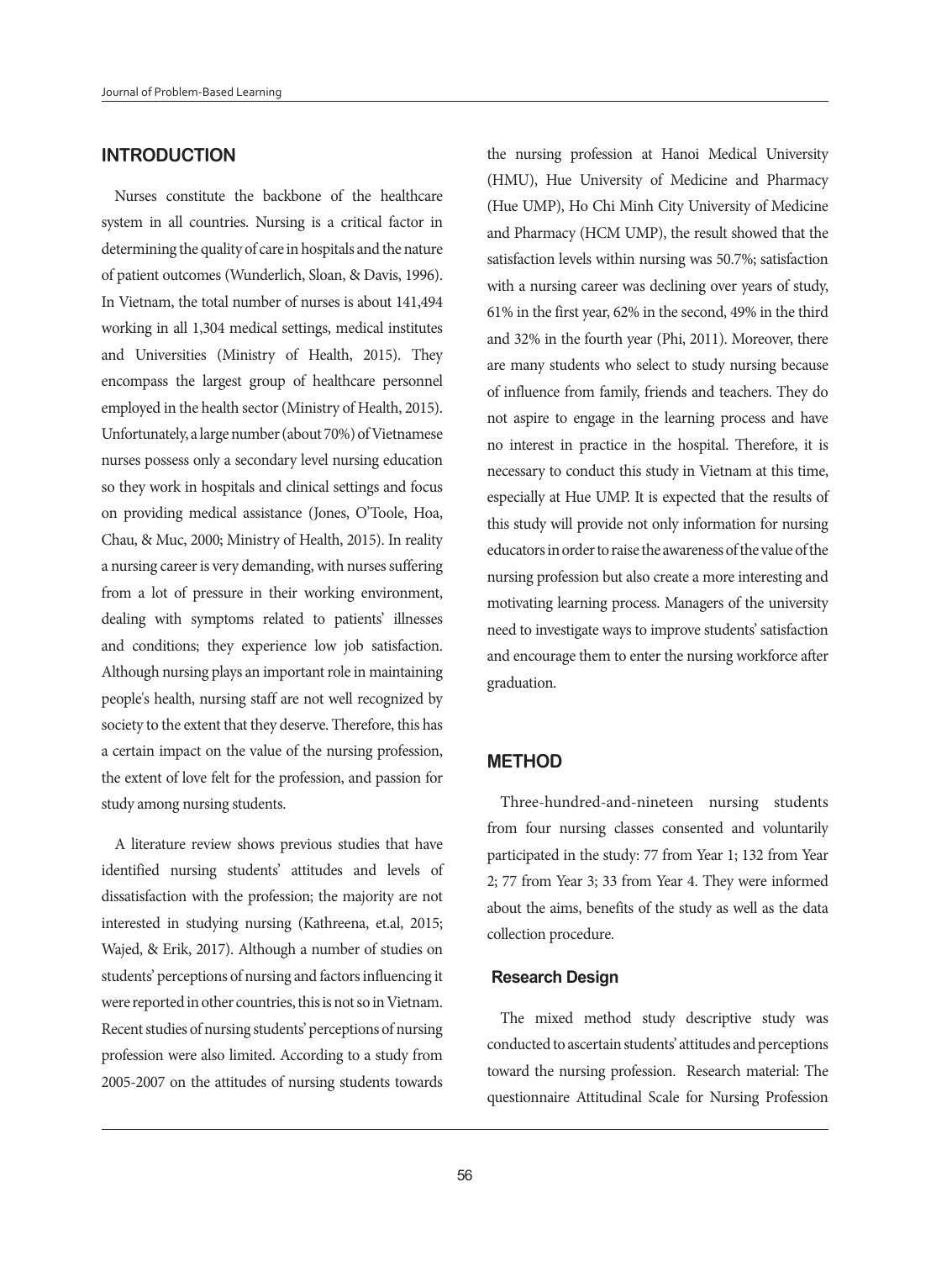(ASNP) with n=40 items, developed by Ipek Coban and Kasikci in 2011was the standardized tool used. The translation and back-translation technique was used to convert the English version to Vietnamese (Burns & Grove, 2009). There are three sub-sets of questions within the ASNP: "Properties of nursing profession" (n=18 items); "Preference for nursing profession" (n=13 items); and "General position of nursing profession" (n= 9 items). Students responded to a Likert scale from 1 Strongly disagree, 2 Disagree, 3 Neutral, 4 Agree, 5 Strongly agree. The average score on satisfaction for nursing profession varies from 40 to 200. The Cronbach coefficient value of the instrument was .76, which was acceptable for this study.

To better understand nursing students' perceptions towards the nursing profession a qualitative descriptive approach was also used by interviewing to 16 nursing students who were randomly recruited: 4 students from each class. Each student consented and volunteered to participate after being informed about the aims and the the interview procedures. Each interview was audiotaped and lasted from 20 to 30 minutes, focusing on the question "How do you feel about nursing and Nursing profession?".

#### **Data Analysis**

The descriptive statistics analysis included the characteristics of the participants and their attitudes towards nursing profession. Qualitative content analysis began with interview files transcribed from recordings to text to explore significant statements consistent with the study aim. Emergent themes were organized as clusters of statements with similar meaning.

#### **Ethical Considerations**

The study was approved by the Hue University of Medicine and Pharmacy Committee on Ethics and Research.

### **RESULTS**

## **Attitudes Towards Nursing Profession Among Nursing Students**

The results from Table 1 show that most students have a favorable attitude towards the nursing profession (mean score  $148.76$  (SD =  $\pm$ 37.29). Responses indicating a favorable attitude accounted for 62.07% of students; Moderately favorable attitudes accounted for 36.36% of students. Responses within questionnaire sub-categories in Table 2 showed that students' responses to items on the "Properties of nursing profession" attracted the highest with mean score =  $4.17$  (SD =  $\pm 0.56$ ), and items on "Preference to nursing profession" the lowest with mean  $score = 3.02 (SD = \pm 0.33).$ 

#### **Table 1. Attitudes towards Nursing profession** (N=319)

|                         |               |              |           |     | いマンエン  |
|-------------------------|---------------|--------------|-----------|-----|--------|
| Categories              | Range score   | <b>Total</b> | <b>SD</b> | n   | %      |
|                         |               | score        |           |     |        |
| Unfavorable             | 40 00-9333    | 148 76       | 37.29     |     | 1.57%  |
| Moderately<br>favorable | 93 34-146 67  |              |           | 116 | 3636%  |
| Favorable               | 146 68-200 00 |              |           | 198 | 62 07% |

Maximum Score = 200 Minimum Score = 40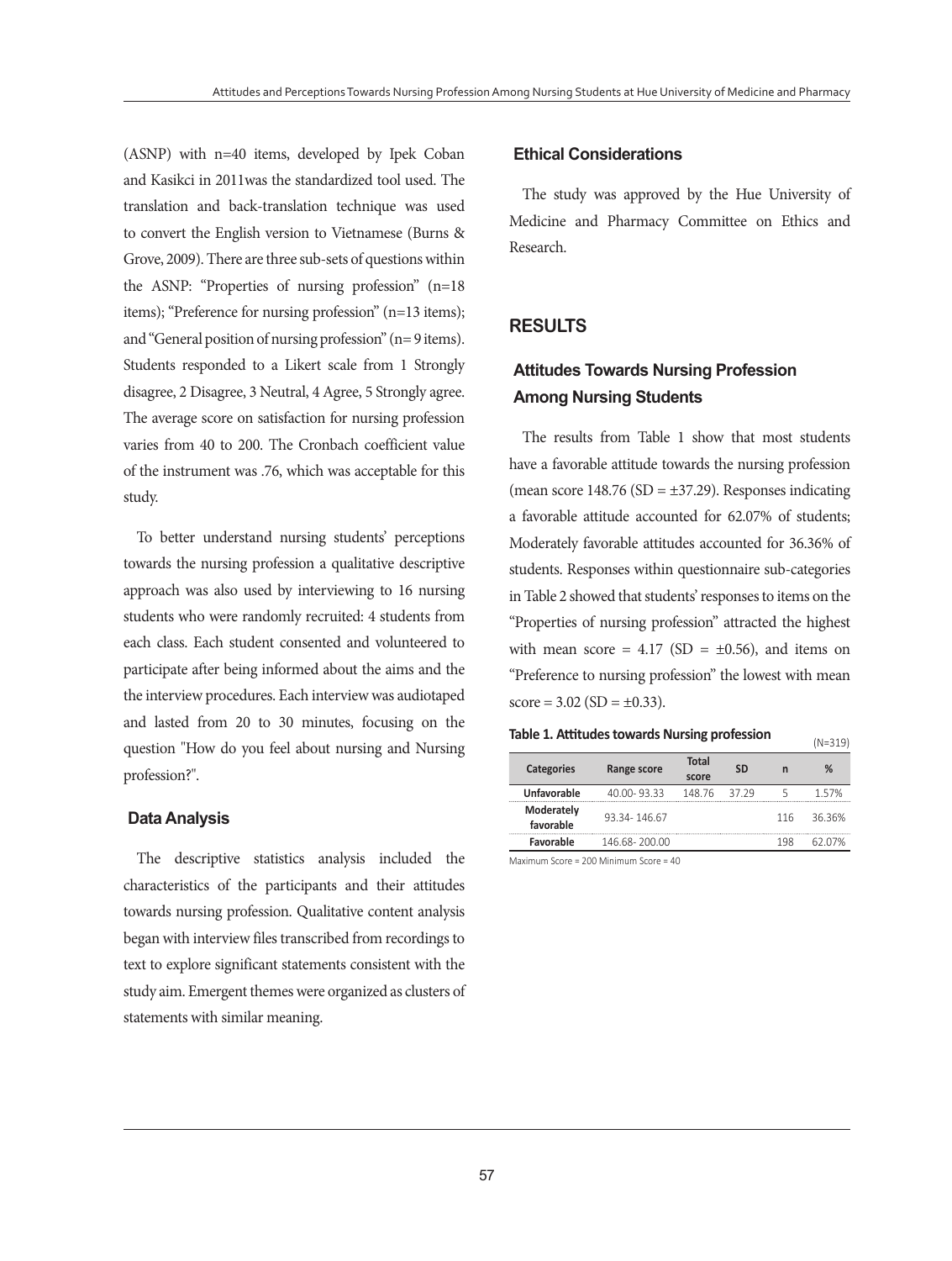|                 | Attitude on                        |       | Attitude on |                                    | Attitude on |                                          |  |
|-----------------|------------------------------------|-------|-------------|------------------------------------|-------------|------------------------------------------|--|
| Grade           | 'Properties of nursing profession" |       |             | "Preference to nursing profession" |             | "General position of nursing profession" |  |
|                 | Mean + SD                          | Mean% | $Mean + SD$ | Mean%                              | $Mean + SD$ | Mean%                                    |  |
| The first year  | 4 08 + 64                          | 81 R  | $799 + 34$  | 59.8                               | $373 + 61$  |                                          |  |
| The second vear | $476 + 65$                         |       | $3.05 + 34$ |                                    | $3.81 + 48$ | 76 :                                     |  |
| The third year  | $411 + 37$                         |       | $303 + 33$  |                                    | $3.84 + 41$ |                                          |  |
| The fourth year | $471 + 79$                         | 9Λ    | $793 + 73$  | 586                                | 406+32      |                                          |  |
| ntal score      |                                    |       | $302 + 33$  |                                    | 1 R I + 49  |                                          |  |

#### **Table 2. Results of Attitudinal Scale for Nursing profession** *(N=319)* **(N=319)**

Maximum mean score = 5, Minimum mean score =  $1$ 

## **Nursing students' perceptions towards nursing profession**

The two emergent superordinate themes from the qualitative findings of this study were labelled: 1) A career requires passion and professional work, and 2) A highpressure and boring career.

## **Nursing is a career that requires passion and professional work**

The findings from Figure 1 showed sub-themes within this superordinate theme included: *An interesting Profession; professional values; and a need to work professionally and proactively. In addition, students said that nursing was a promising career, adding that "It will probably be more respected" and that there were "more job opportunities, more respected people".*

#### **Nursing is a high-pressure and boring career**

The findings from Figure 2 also showed that while there were many students who were positive about nursing, there were also those who thought that nursing was "a stressful and boring profession". It was suggested that nursing was *always dependent on the doctor; not independence; the job is not respected, and the pressure from work those affect students' learning processes.*

#### **DISCUSSION**

## **Attitudes towards Nursing profession among Nursing students**

The quantitative results of this study reveal a favorable attitude towards nursing profession among nursing students. This was consistent with recent research which found that 65.4% of nursing students had a positive attitude and 34.6% a neutral attitude about nursing (Ali, Zahra, & Abbas, 2012). This result is consistent with study by Lakhveer Kaur, Kanika and Ajesh Kumar's (2016) in which most students reported favorable attitudes to the nursing profession. However, this study finding was little higher than that reported by Phi (2011), in which 50.7% of nursing students were satisfied with the nursing profession. Zhang and Petrini (2008) found that 53.3% of nursing students had a positive attitude towards their careers.

## **Nursing Students' Perceptions towards Nursing Profession**

The Hue UMP results showed that their students have formed perceptions of the nursing profession like findings from other similar studies (Nguyen et al., 2016; McMillan, Park, Yoon, 2018). In terms of positive thinking, students perceived that nursing is a career that requires passion and professional approaches to work. The results of the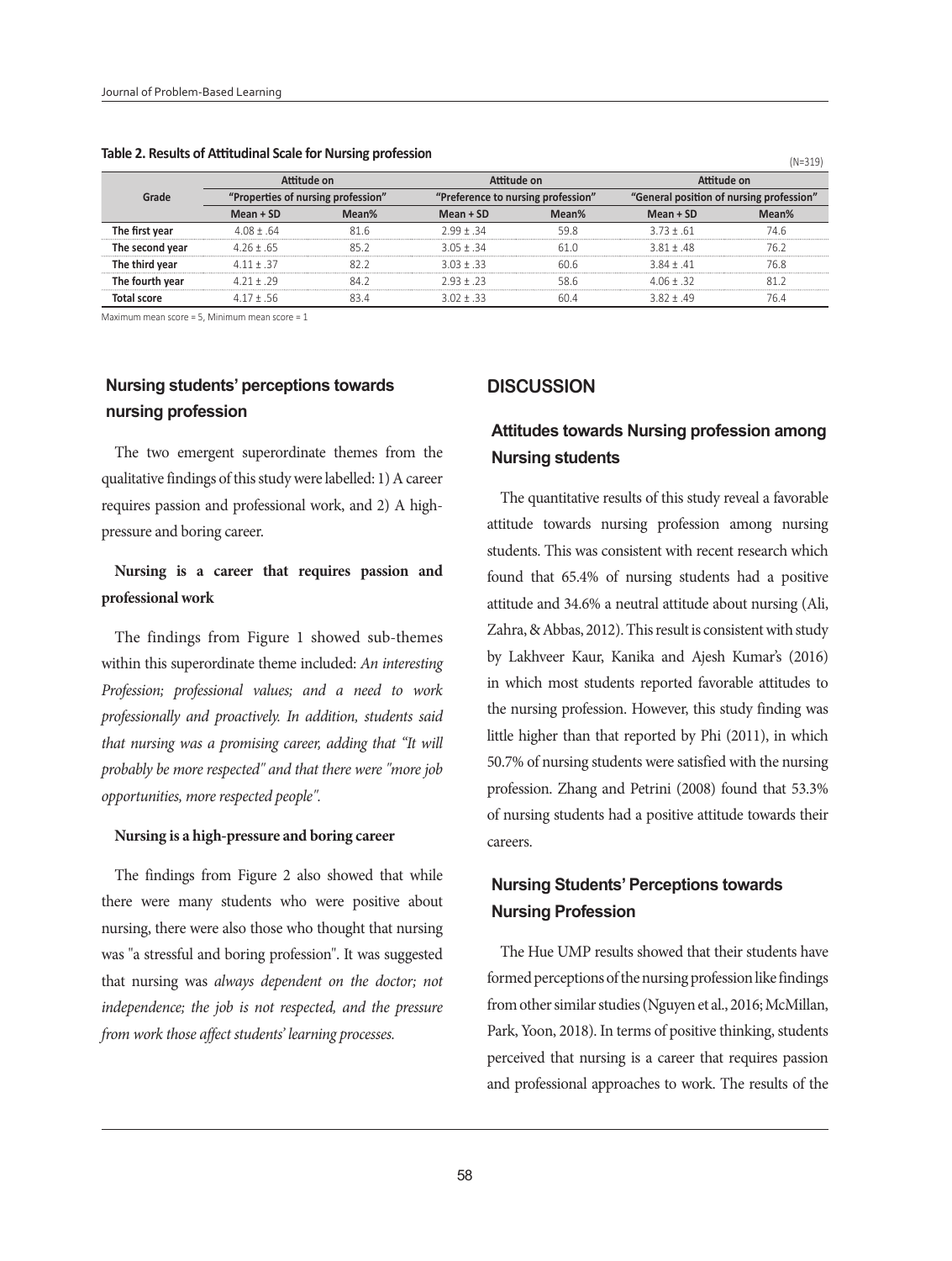study showed that many students were interested in the nursing profession, which is consistent with research by Ali Noruzi Koushali, et al., (2012) suggesting "Nursing tasks are enjoyable". With respect to perceptions of the value of the career's, many students said that "nursing is extremely important in the health care system". This result was consistent with the report by Banaderakhshan, Azizi, Mehrabi, and Mortazvi in 2005 which suggested that "Nursing is a profession needed in the society". Commenting on another aspect of the questionnaire "nursing needs to work professionally and proactively a respondent noted: "Nursing care is not only (about) physical care, but it is also mental (about) care and being patient advocates". This view was consistent with that from a study by Alexandros Petrou et al. (2017) in which nursing care was described as offering psychological and emotional support, "…when you care about the other person and you take care of him/her with sensibility", and "…to love and to care for…the protection and the respect…". Similarly, Taiwanese nurses' perceptions of caring include inspiring hope in patients, having patience and respecting patients' culture (Tsai, Wang & Chou, 2015).

In term of negative thinking, respondents perceived that the nursing profession is a high pressured and boring career. This finding is in accord with study findings by Nasrin, Soroor and Soodabeh (2012) in which students who were not interested in the nursing profession thought that "nursing care is boring". In addition, students perceived that "…the nursing function of co-operation between doctor and nurse has not been maximized, (it) mainly works when they follow the doctor's orders". This is consistent with a recent study the finding showed that nurses follow the physicians' orders without question (Achilles, 2009). Moreover, in this current study, the majority of the students perceived that

providing nursing care was a job that was not respected by society; this is similar to findings from the study by Parandeh and Khaghanizade (2016). In addition, the views that nursing was a risky or difficult and stressful job is consistent with the findings of Nasrin, et al. (2012); and Nebhinani, Nebhinani, Tamphasana, and Gaikwad (2013). These study findings may provide suggestions for nurse educators to rethink and develop stimulus material within nursing curricula that focusses on enhancing student's positive attitudes and awareness and thus provide preliminary understandings to nursing students about the values of nursing profession.

### **CONCLUSION**

The results of this study showed a range of attitudes and perceptions towards nursing profession among nursing students. The extent to which these views existed because the respondents did not have a fully formed appreciation of nature and scope of the nursing profession has not been fully explored. While these views are not unreasonable as the students in the 'process of becoming a nurse', it is also not unreasonable for students to express a range of views. Expression of professional values and attitudes may greatly impact the extent of the full suite of abilities that need to expressed within students' academic learning outcomes; these outcomes need to reflect international profiles of contemporary professional nursing practice. Educators can use the feedback about attitudes and perceptions provided by the participants in the current study and find exemplars as stimulus material for nursing roles, functions and interventions that challenge the cultural stereotypes of the profession. Nurses can lead their profession in enhancing positive attitude towards their profession by using nursing role models that are seen as 'enquiring collaborators' with their medical and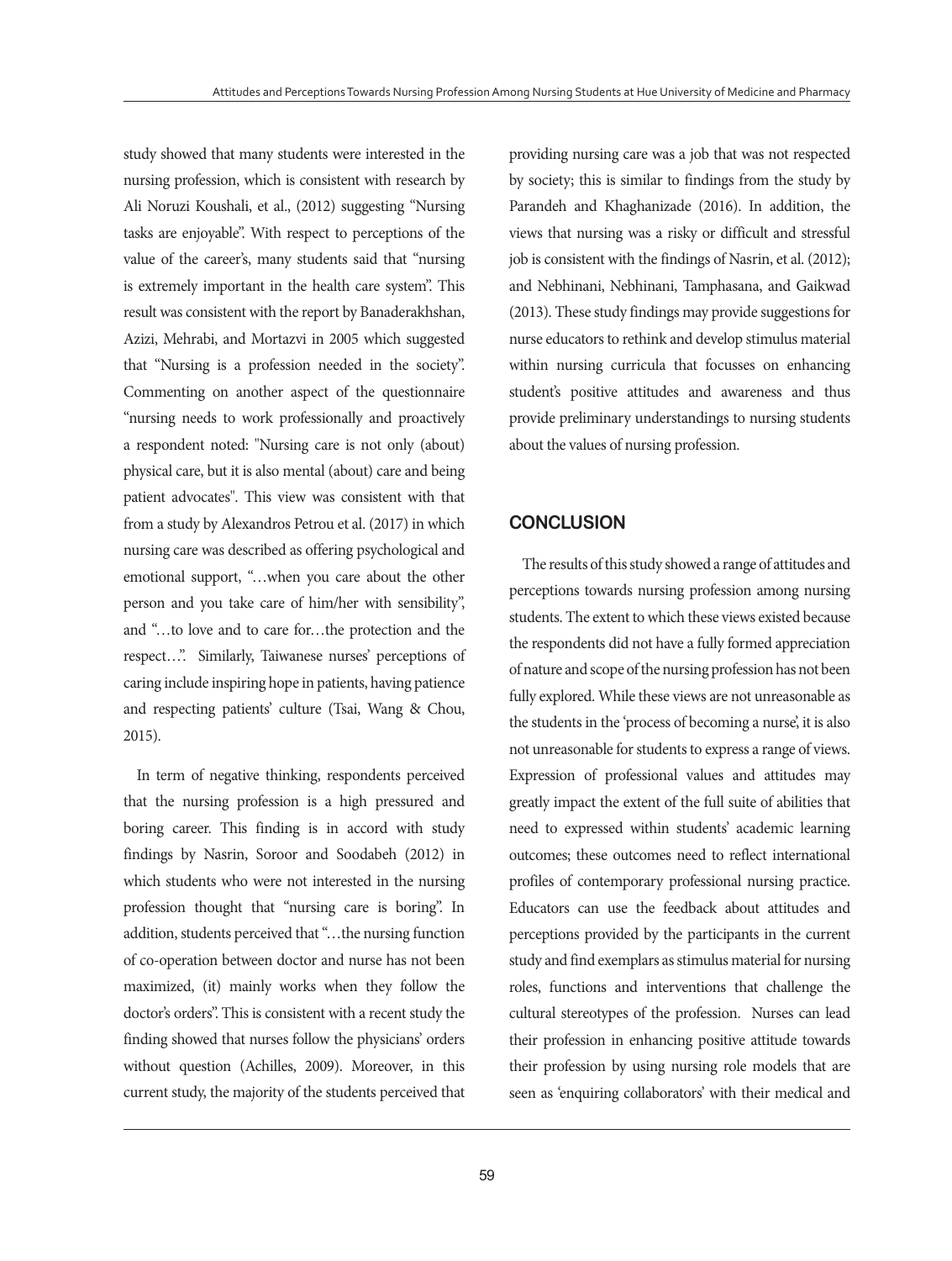allied health peers. Finally, further research is needed on the articulation of learning outcomes consistent with the full suite of abilities that are central to quality nursing practice.

### **ACKNOWLEDGMENTS**

The authors express thanks to Professor Margaret McMillan, the University of Newcastle, Australia, for support in developing this article.

### **REFERENCES**

- Achilles, K. (2010). Image of nursing profession as viewed by secondary school students in Ilala district, Dar-es-Salaam. *The Dar-es-salaam Medical Students' Journal, 17*(1), 12-18.
- Ali, N. K., Zahra, H., & Abbas, E. (2012). Comparison of nursing students' and clinical nurses' attitude toward the nursing profession. *Iran Journal Nursing Midwifery Research, 17,* 375-380.
- Banaderakhshan, H., Azizi, F., Mehrabi, Y., & Mortazvi, F. (2005). Comparison of awareness, attitude, and professional function of graduates and senior nursing students. *Journal of Medical Education Winter, 6*(2), 141-147.
- Burn, N., & Grove, S. K. (2009). *The practice of nursing research: Appraisal, synthesis, and generation of evidence* (6th ed). St. Louis, MO: Saunders Elsevier.
- Coban, I. G., & Kasikci, M. (2011). Development of the attitude scale for nursing profession. *International Journal of Nursing Practice, 17,* 518–524.
- Jones, P. S., O'Toole, M. T., Hoa, N., Chau, T. T., & Muc, P. D. (2000). Empowerment of nursing as a socially significant profession in Vietnam. *Journal of Nursing Scholarship. 32,* 317-321.
- Kathreena, M. U., Jaslyn, J. D., Jasmine, M. L., & Sonia, K. S. L. (2015). A study to assess the attitude towards nursing profession among the nursing students in the selected college at mangalore. *ScopeMed. 5*(10), 217-220.
- Kaur, L., Kanika, & Kumar, A. (2016). Assess the attitude of nursing students towards nursing profession. *International Journal of Applied Research, 2*(6), 738-741.
- McMillan, M., Park, M. Y., & Yoon, S. (2018). Constructing Curricula: Rational choices around the use of simulations for optimal outcomes for students. *Journal of Problem-Based Learning; 5*(1), 37-44.
- Ministry of Health [MOH]. (2015). *Planning for development human resource in health care system in 2015 – 2020.*  Retrieved from http://kcb.vn/vanban/quyet-dinh-so-2992qd-byt-ngay-17072015-cua-bo-y-te-ve-phe-duyet-kehoach-phat-trien-nhan-luc-trong-he-thong-kham-benhchua-benh-giai-doan-2015-2020
- Nasrin, H., Soroor, P., & Soodabeh, J. (2012). Nursing challenges in motivating nursing students through clinical education: A grounded theory study. *Nursing Research and Practice, 2012.* doi.org/10.1155/2012/161359
- Nebhinani, M., Nebhinani, N., Tamphasana, L., & Gaikwad, A. D. (2013). Nursing students' attitude towards suicide attempters: A study from rural part of northern India. *Journal of Neurosciences in Rural Practice, 4*(4), 400-407.
- Nguyen, T.A.P., Kang, S., Ho, T.T.T., Mai, B.H.,, Vo, T.D.B., & Nguyen, V.Q.H. (2016). Problem-based learning in nursing education at Hue university of medicine and pharmacy, Vietnam: Perspective and needs assessment. *Journal of Problem-Based Learning. 3*(1), 9-14.
- Parandeh, A., & Khaghanizade, M. (2016). Nurses' human dignity in education and practice: An integrated literature review. *Iran Journal Nursing Midwifery Research, 21,* 1–8.
- Petrou, A., Sakellari, E., Psychogiou, M., Karassavidis, S., Imbrahimet, S., Savvidis, G., & Sapountzi-Krepia, D. (2017). Nursing students' perceptions of caring: A qualitative approach. *International Journal of Caring Sciences, 10*(3), 1148-57.
- Phi, T. N. T. (2011). A study of nursing student about attitudes toward to nursing profession and develop intervention strategies. *National Library of Vietnam.* Retrieve from *http:// luanan.nlv.gov.vn/luanan?a=d&d=TTcFfqyxKEUu2011*
- Tsai, Y.C., Wang, Y.H., & Chou, LN. (2015). Caring behaviors exhibited by Taiwanese nurses. *International Journal of Caring Sciences, 8,* 317- 324.